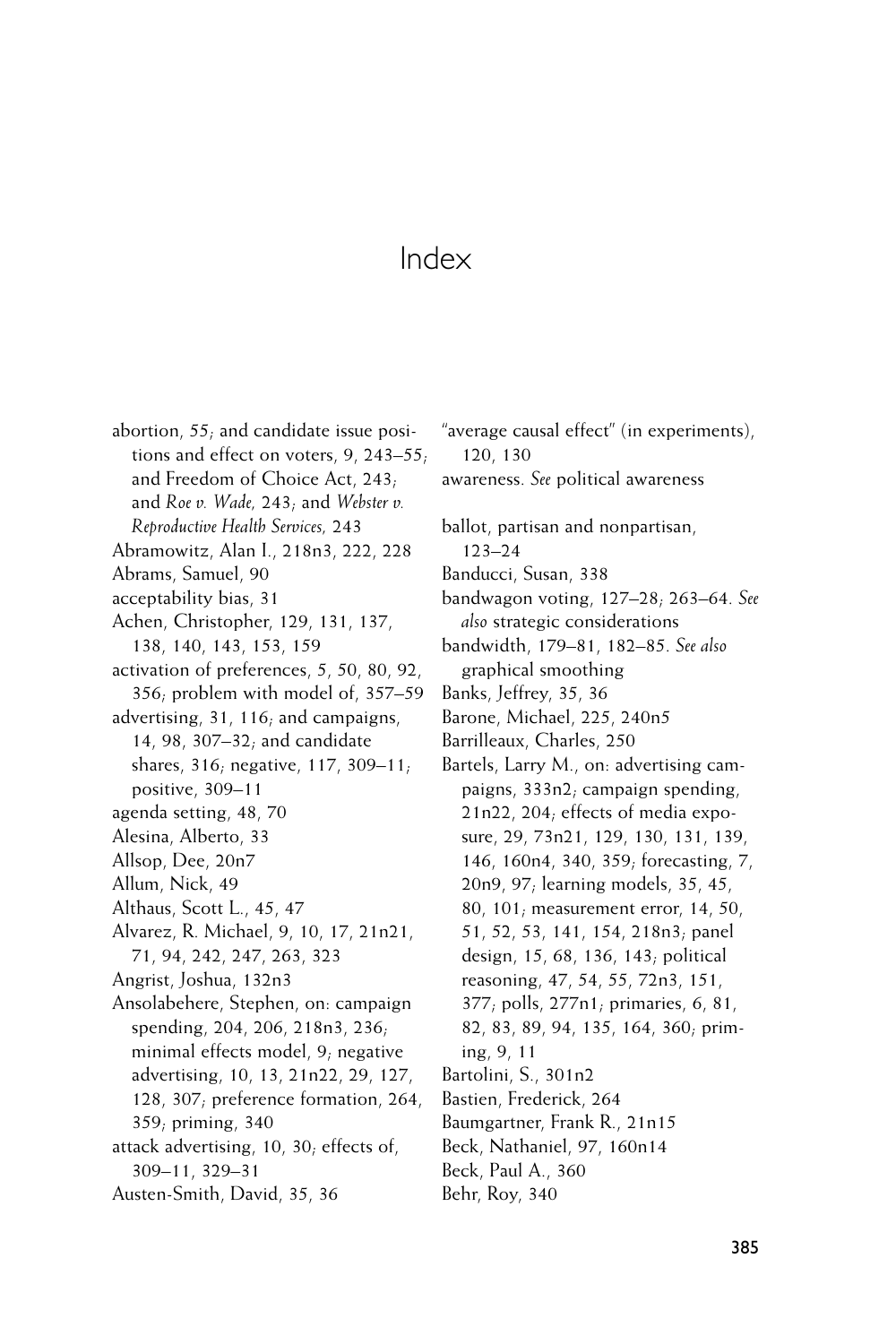- Berelson, Bernard R., 4, 5, 15, 19n4, 30, 49, 80, 81, 85, 92, 127, 135, 358 Berkman, Michael, 250, 258n10
- Bernoulli trial, 36
- Bierly, Margaret, 338
- Blais, André, 11, 45, 71, 73n16, 158, 263, 264, 265, 278n1, 281, 351n11, 359
- Bollen, Kenneth A., 141
- Bos, Theodore, 160n14
- Bowers, Jacob, 17
- Boyer, Martin, 158, 265
- Box-Steffensmeier, Janet M., 145, 204
- Bradshaw, Joel, 21n13
- Brady, Henry E., on: campaign effects, 11, 29; effects of media on perceptions of candidates, 340, 359; measurement error, 137; research design, 249, 251; rolling cross section,  $16$ , 134, 160n11, 189, 190, 192n11, 193n17, 302n11, 341, 346, 352n16, 357, 366
- Brannon, Laura R., 8, 48, 72n6
- Brau, Shawn, 13, 21n14
- Brehm, John, 153, 154
- Breuning, Marijke, 68, 148
- Brians, Craig Leonard, 21n22, 360
- Brichta, A., 282
- Brody, Richard A., 45, 46, 72n5, 125
- Brown, James W., 49
- Burkhart, Michael P., 218n3
- Bush, George H.W., 21n17, 29, 30, 80, 95, 99, 100, 115
- Butler, David, 264, 278n3
- Caldeira, Gregory A., 10
- Calvert, Randall, 35
- campaign: activity, 6; advertising, 9, 199; advertising and effects on electoral success, 307–32; challenges to study of, 121–31; as context of deliberation,  $50-51$ ; definition of,  $1-3$ ; discourse, effect of, 4, 48; effectiveness of for incumbents, 230–34; effects of on voter perceptions, 45; effort, spending as indication of, 5;

and enlightenment vs manipulation of voters, 19; as experiment, 115–32, 308; institutional conditions of, 1–2; intensity of, 2–3, 224, 249; and learning effects, 50, 62, 224, 359, 360–78; as mobilizer of voters, 30; negative, 10; orientations, 30; and policy voting, 242–55; and priming of the economy, 9; and priming of issue preferences, 94–95, 99–100; and reduction of heterogeneity in decision-making, 69–70; as reinforcer of existing political spending, 200–217, 234–37 Campbell, Angus, 5, 7, 21n16, 30, 92 Campbell, Donald T., 134, 259n17 Campbell, James E., 7, 9, 90, 193n17 Canadian Election Studies (CES), 55, 191n8; as field experiments, 14; and rolling cross-sections, 16, 135, 187–89, 224, 264, 273, 357 candidates, advertising by, 309; campaigns and voter perceptions of, 8, 45, 83, 95–97, 98, 116, 139–40, 145, 199; effects on voting behaviour,  $242-57$ ; as factor in intensity,  $4$ ; gendered perceptions of, 336–50; issue ownership by, 12; name recall and recognition of, 225–28; perceived competence and credibility of, 6, 33; polls and voter perceptions of, 271– 72; spending by, 5; spending and recognition of, 208–17; viability of, 6. *See also* leaders Cappella, Joseph N., 360 Carroll, R.J., 185 Carsey, Thomas M., 8, 21n20 Carter, Jimmy, 90, 91, 92, 95, 138, 145, 159n1 Ceccoli, Steve, 343, 360 Clawson, Rosalee A., 48, 50 cleavages, 9 Cleveland, William, 182, 240n2 Clinton, Bill, 73n15, 80, 91, 97, 100, 122, 182, 215, 218n14

Clinton, Joshua D., 21n22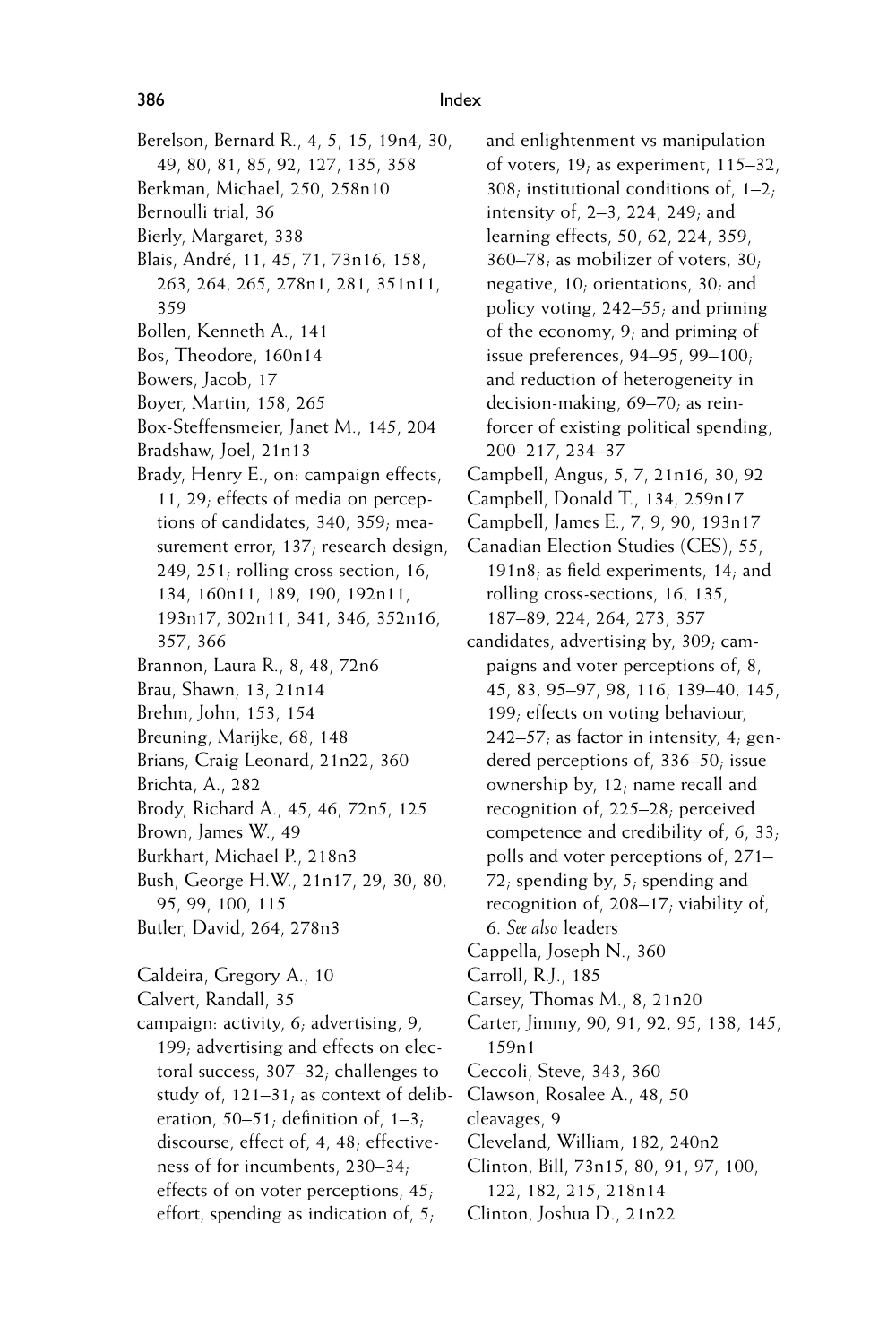Cloutier, Édouard, 73n21, 264 coalitional signal, as a strategic consideration, 11 Coates, Dennis, 204 cognitive dissonance, 31, 360 cognitive shortcuts, 31, 47; viability of candidate as, 340 Cohen, Jeffrey E., 250 Columbia School, 4, 5, 6, 20n5 Combs, J. E., 314 competence, perceived, of party leaders/candidates, 6, 33 competitiveness, factors in, 12 conditioning. *See* panel conditioning Condorcet's jury theorem, 35, 36 congressional elections, 4, 5, 8; and campaign spending, 199–217; and incumbent candidates, 221–38 Conover, Pamela Johnston, 10, 94 contagion effect. *See* bandwagon effect conventions, nominating, 3, 116, 122; as experimental treatments, 124 Converse, Philip E., 5, 137, 138, 143, 145, 356 Cook, Elizabeth Adell, 259n19, 338 Cook, Thomas D., 134, 259n17 Coombs, Steven L., 21n15 Copeland, Gary A., 314 counterfactual reasoning, value of, 242; research methods used to approximate, 243–55 Cox, Gary, 263, 264, 281, 282, 300, 301n1, 302n10 credibility, of leaders/candidates, 3; of parties, 361–78 Crewe, Ivor, 42 cross-sectional survey, 5; and measurement of campaign spending, 207 Dalager, Jon K., 10, 308 Dalton, Russell J., 360 Day, George S., 168 Deaton, Angus, 190 debates, 3, 6, 7, 14, 98, 116, 165, 187, 266–67; as experimental treatments,

124; media coverage of, 337; and

perceptions of Al Gore's honesty, 165–68, 182–85 deliberative poll, 49 Delli Carpini, Michael X., 45, 47, 54, 56 DiIullio, John, 33 Dobrzynska, Agnieszka, 351n11 Dolan, Kathleen, 343, 351n5 Downs, Anthony, 31, 33 Druckman, J., 333n7 Dunkelberg, William C., 168 economic voting, 9; model of, 32–37 economy, 8, campaigns and perceptions of, 95–97; and effect on competitiveness, 12; and election outcomes, 32– 42; and forecasting, 7, 9, 29, 78–79; and private information, 31 education, and issue voting, 323–27; and media exposure, 323 Edwards, W., 297 elections, forecasting, 7 Electoral College, 3 electoral systems, 37, 263, 273; and strategic voting, 280–300 Elms, Laurel, 14, 17, 39 Equal Rights Amendment (ERA), 246 Erbring, Lutz, 21n15 Erickson, Lynda, 339 Erikson, Robert S., 20n12, 32, 193n17, 204, 218n3 Ettema, James S., 49 events, 79, 80, 135, 156, 165; as experimental treatments, 124; and priming issues, 8 Everitt, Joanna, 12, 337 exit polls, 250, 310, 323. *See also* polls *Index* 387

expectations, and campaign spending,  $204$ ; and effect of party identification,  $295-98$ ; and influence on vote intention, 280–300; and polls, 263–73, 281–83, 286–91, 296–300; of voters, 11, 263

expenditure. *See* spending, candidate experimental control, 118–20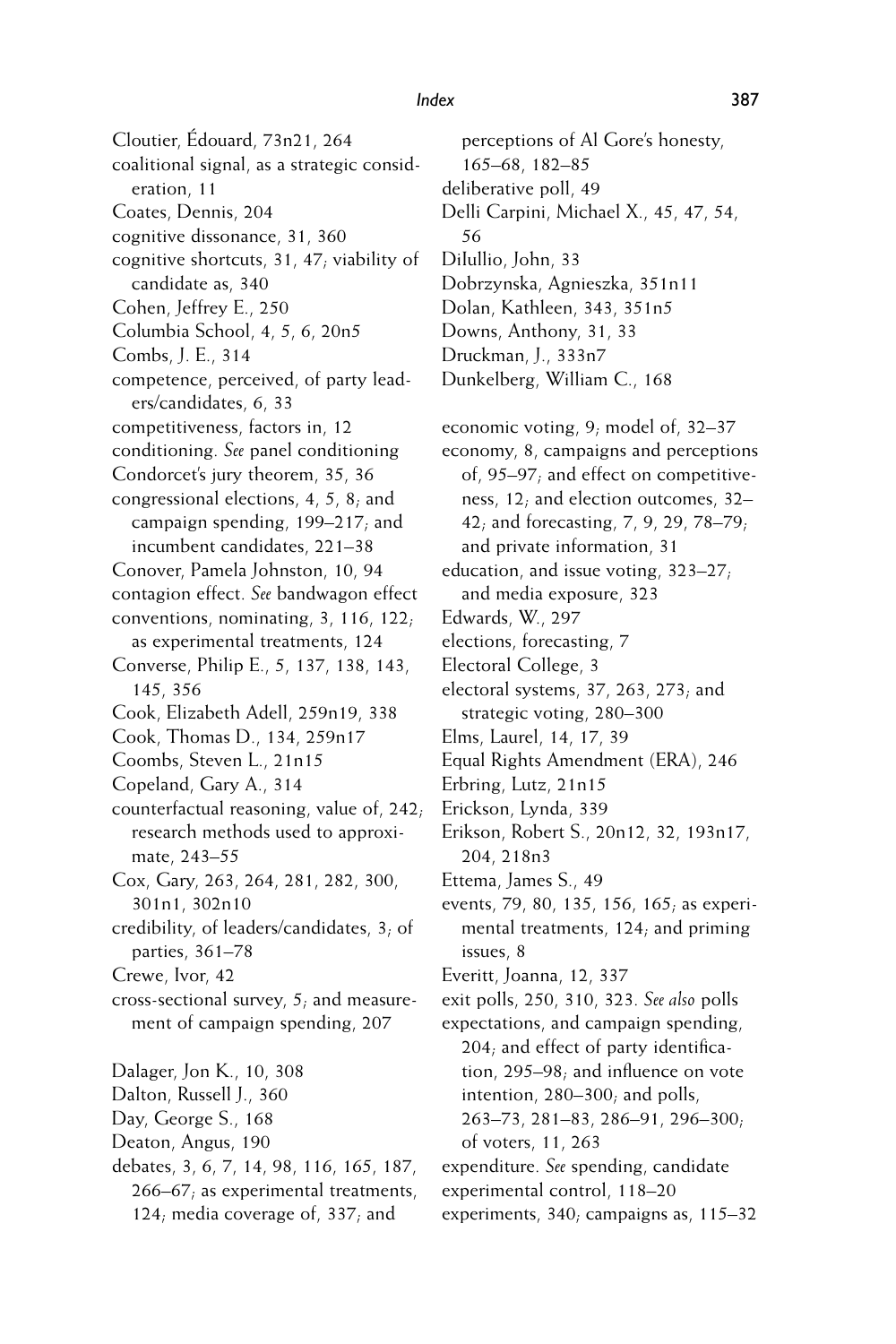Fair, Ray, 7 Fan, David P., 341 Fedderson, Timothy, 35 Federal Election Campaign Act (1971), 200 Federal Election Commission, 124, 218n13, 236, 240n6 Feldman, Stanley, 10, 94, 137, 143, 159n3 Felsenthal, D. S., 282 Ferejohn, J. A., 307 Festinger, Leon, 360 Fey, M., 301n1 field experiments, 14 Finkel, Steven E., 15, 19n3, 21n22, 50, 78, 81, 136, 307, 358, 359 Fiorina, Morris P., 31, 33, 34, 90 Fishkin, James, 45, 47, 50, 54, 55 Fiske, Susan, 56 focus groups, 117 forecasting models, 7, 35, 41, 78, 81, 90, 97. *See also* minimal effects model Forsythe, R., 281, 297 Fournier, Patrick, 10, 45, 47, 371, 377 Framing, 31, 48, 70, 200, 340 Franklin, Charles H., 10, 22n27, 45, 94, 145, 159 Freedman, Paul, 21n22, 22n28, 308, 310 Freedom of Choice Act, 243 Freeman, John R., 160n9 Free Trade Agreement (FTA), 6, 21n25, 55, 187 Fritz, Sara, 236 Frizzell, Alan, 340 Fuller, Wayne A., 141 Gallup, George, 73n21 Garand, James C., 7 Garramone, G. M., 307 Gaudet, Hazel, 4, 5, 15, 49, 81, 135, 358 Geer, John, 21n22 Geertz, Clifford, 115 Gelman, Andrew, on: activation of pref-Guskind, R., 312

erences, 50; impact of the economy, 9, 20n5, 78–79, 85, 97, 237, 356, 358; polls and election outcomes, 80, 124; voter decision-making 30, 45 gender, in conditioning voter response, 12, 336–50; identity, 337, 338, 339; as information for voters, 123 Gerber, Alan S., 10, 14, 131, 218n3, 236 Gerbner, George, 49 Germond, Jack, 30, 80, 99 Gidengil, Elisabeth, 11, 12, 337 Glantz, Stanton A., 218n3 Glazer, A., 307 Goidel, Robert, 73n21, 204 Goldenberg, Edie N., 21n15, 340, 352n13 Goldstein, Ken, 21n22, 22n28, 308, 310 Golebiowska, Ewa, 347 Gordon, T. F., 311 Gore, Al, 21n18, 22n28; debates and perceptions of, 165–68, 174–79, 181, 182, 191n2; and failure to emphasize the economy, 90, 97; and forecasting models, 9 Goren, Paul, 72n2 "Granger causality" and cross-lag models in panel data, 160n9 graphical smoothing, by locally weighted scatterplot smoothing (LOWESS or LOESS), 182–85; by moving averages, 182–85; and rolling cross sections, 16, 165, 175–85; and splines, 182–85 Green, Donald P., 10, 14, 160n6, 204, 218n3 Green, P. J., 185 Greene, Steven, 337 Grier, Kevin B., 204 Grofman, Bernard, 267, 307 Gross, Donald A., 204 Groves, Robert M., 168 Guay, Jean H., 73n21, 264 gubernatorial elections, 148, 308–32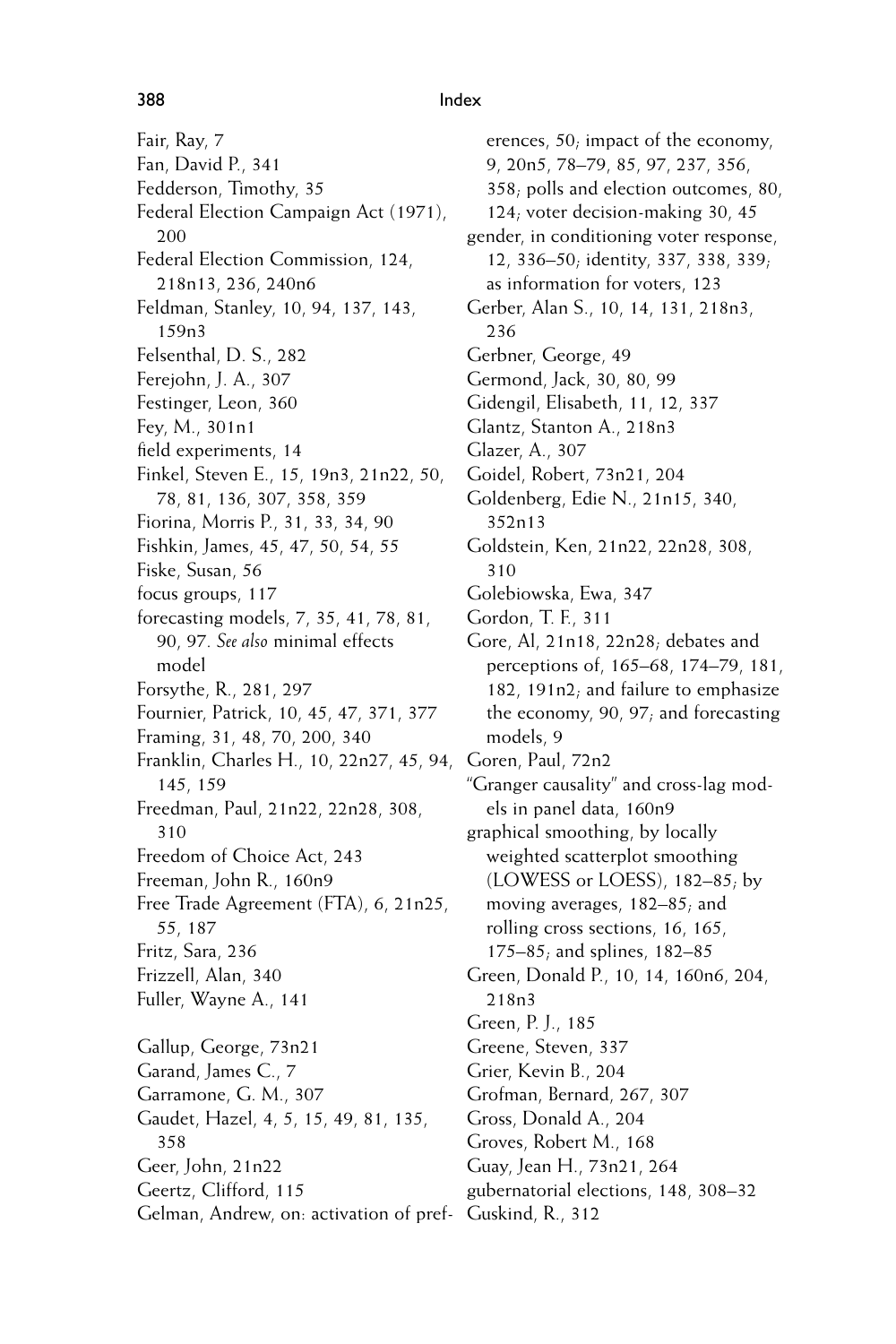Hagen, Michael G., on campaign as natural experiment, 18; on evaluations of candidates, 21n18, 45, 165,  $182$ ; on party identification,  $192n10$ ; on rolling cross section, 16, 187 Hammond, Thomas H., 21n20 Hangstrom, J., 312

- Hansen, John Mark, 10, 250
- Hardle, Wolfgang, 179
- Hawkins, Thomas M., 168
- Heckman, James, 132n3, 153, 154
- Heise, David R., 138
- heterogeneity, of decision-making, 45–70
- Hetherington, Marc J., 21n17
- Hibbs, Douglas A. Jr., 7, 42n1
- Highton, Benjamin, 9
- Hill, David, 48
- Hillygus, D. Sunshine, 15
- Holbrook, Thomas, 7, 9, 10, 20n10, 21n16, 37, 49, 80, 84, 124, 174, 356, 358
- Holland, Paul, 242
- House of Representatives, elections as one-sided information flows, 39
- Huckfeldt, Robert, 360
- Huddy, Leonie, 347, 348
- Humes, Brian D., 21n20
- Hunt, Mark, 149, 357, 360, 374
- Hurley, Norman L., 47
- Hutchings, Vincent L., 8
- Imbens, Guido, 132n3
- incumbent candidates, 2; and activation model, 358; and campaign strategies, 311; in congressional elections, 221– 38; and information,  $67$ ,  $123$ ; name recall and recognition of, 225–28; popularity of, administration and forecasting models, 7; and spending levels, 200–204; spending and recognition of, 208–17 independent voters, 40, 150–52
- "information flow," 4
- information and: campaign effects, 30, 47–48, 122–25, 200, 356–57; as ex-

perimental stimulus, 116; and gender stereotyping, 347–48; and incumbency, 67, 221–38; and knowledge gap hypothesis, 49, 62, 70; lack of, 47; low vs high levels, 30, 62–67; measurement of levels of, 56; onesided and two-sided flows of, 39-41; private, 31, 33–34, 38–40; public, 31, 37–41; and reasoning 45–70; updating of, 34–35 informing, role of campaigns in, 10, 13

- instrument effect, 15
- intensity, of campaign 2–3, 224, 308; and policy voting, 249
- interest, 10; and mobilization, 40; prior levels and campaign effects, 30; and reception of information, 38–41
- issue, salience of, 5, 6; campaigns and impact on preferences, 94–95, 99; dimensionality of, context, 12; education and, voting, 323–27; novelty of, 12; television advertising and, voting, 319–27
- issue positions, of voters, 8
- Iyengar, Shanto, on: negative advertising, 10, 13, 21n22, 29, 39, 117, 127, 128, 307; preference formation, 264; priming, 8, 31, 72n6, 85, 116, 340
- Jackman, Simon, 15, 159
- Jacobson, Gary C., 5, 10, 17, 29, 39, 131, 199, 204, 205, 216, 218n3, 221, 224, 230, 231, 246, 311, 313
- Jamieson, Kathleen Hall, on: advertising campaigns, 333n2; campaign as natural experiment, 18; evaluations of candidates, 21n18, 45, 165, 182; party identification, 192n10; rolling cross section, 16, 187
- Jelen, Ted G., 259n19
- Jenkins, Richard, 11, 71, 363, 377, 380n4
- Jennings, M. Kent, 135
- Johnson-Cartee, Karen S., 314
- Johnston, J., 204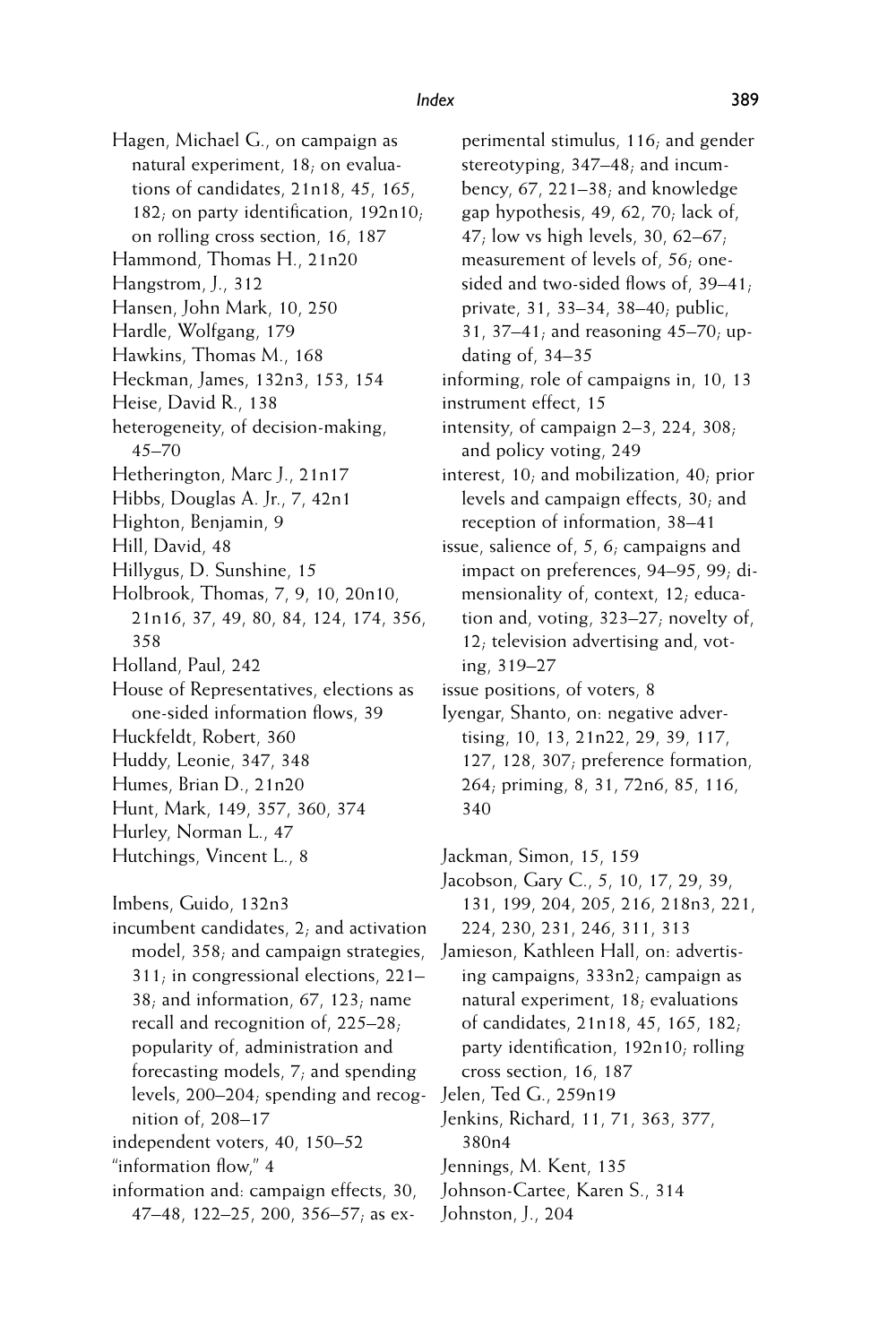Johnston, Richard, on: campaign effects on individual voting behavior, 24, 45, 356, 358; campaign as natural experiment, 18; Canadian campaigns, 73n16; 81, 357, 361, 362, 366, 367, 379n1, 380n6; Canadian television news coverage, 339, 340; candidate evaluations, 165, 182, 294, 340, 351n2; party identification, 20n7, 192n10, 267, 352n14; political information, 47, 48, 50, 55, 66, 68, 72n7; polls, 11, 264, 281, 297; priming, 8, 21n18, 85; research design, 249, 251; rolling cross section, 6, 16, 134, 138, 158, 160n11, 187, 188, 190, 193n17, 224, 302n11, 341, 346, 357; strategic voting, 122, 128 Jones, Bryan D., 21n15 Joreskog, Karl G., 138 Joslyn, Richard, 340, 343, 360 Jowell, Roger, 45, 47, 50, 55 Just, Marion R., 81, 136 Kahn, Kim Fridkin, 4, 8, 19n2, 21n22, 108n2, 340, 347, 352n13 Karp, Jeffrey A., 338 Kavanagh, Dennis, 278n3 Keeter, Scott, 45, 47, 54, 56 Keith, Bruce E., 150, 152 Kelley, Stanley, 108 Kenney, Patrick J., 4, 8, 19n2, 21n22, 108n2 Kenny, Christopher, 204, 224 Kern, Montague, 99 Kernell, Samuel, 125, 224 kernel weights (graphical), 177, 178–79, 182 Key, V. O., 30, 31 Kinder, Donald, 8, 31, 72n6, 85, 116 King, David, 347 King, Gary, on: impact of the economy, 9, 20n5, 78–79, 85, 97, 237, 356, 358; voter decision-making, 30, 45; activation of preferences, 50; polls and election outcomes, 80, 124 knowledge, 199; and campaign spend-

ing, 200–217; measures of, 34, 56, 221, 223 knowledge gap hypothesis, 49, 70. *See also under* information Kramer, Gerald, 33, 34, 37, 42n1 Krasno, Jonathan S., 204, 218n3 Krause, George A., 47 Krosnick, Jon A., 8, 48, 50, 68, 72n6, 85, 148 Kuklinski, James H., 47 Kwak, Nojin, 49 laboratory experiments, 13–14 Lahda, Krishna K., 47 Lapinski, John S., 21n22 Lau, Richard R., 21n22, 56, 307, 308 Laver, M., 301n3 Lazarsfeld, Paul F., 4, 5, 15, 19n4, 30, 49, 80, 85, 92, 127, 135, 358 leaders, 45; evaluations of, 46, 55; gender and evaluation of, 339–50. *See also* candidates learning, 8, 35, 46, 62, 69; through campaigns, 50, 356; through deliberative poll, 49; media impact on, 360–78 Leeper, Mark Stephen, 347 Leighton, Melissa V., 351n5 Lenz, Gabriel, 85, 86, 108 Levitt, Steven, 204 Lewis, Kathryn E., 338 Lewis-Beck, Michael, 7, 37, 42n1, 78, 359 Leys, C., 281 Lijphart, Arend, 280 Lin, Tse-Min, 160n9 locally weighted scatterplot smoothing (LOWESS/LOESS), 182–85 Lodge, Milton, 13, 20n12, 21n14 LOESS. *See* locally weighted scatterplot smoothing Londregan, John, 33 LOWESS. *See* locally weighted scatterplot smoothing low information rationality, 47 Luepker, Russell V., 49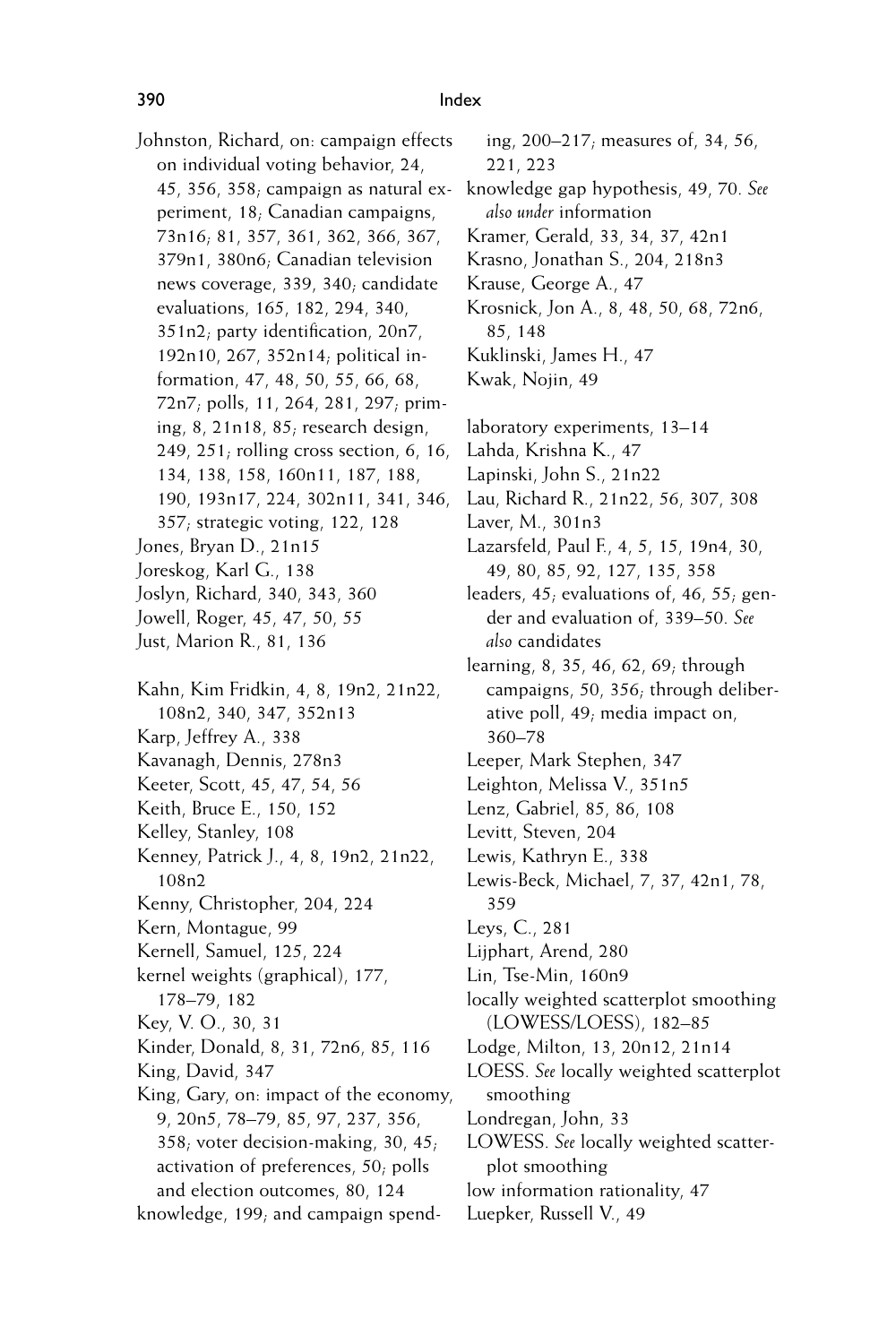Lupia, Arthur, 47 Luskin, Robert, 45, 47, 50, 54, 56 MacKuen, Michael B., 21n15, 48 Magleby, David B., 217 Mair, P., 301n2 Mann, Thomas E., 221–24, 228, 230 Marcus, George E., 10, 21n19 Markko, Gregory A., 10 Markus, Gregory B., 15, 81, 136 Massicotte, Louis, 264, 281 mass media. *See* media Matland, Richard E., 347 McBurnett, Michael, 204, 224 McClure, Robert D., 81, 136 McCombs, Maxwell E., 21n15 McDermott, Monika L., 347 McFarlane, Deborah R., 250 McGuire, William J., 21n24, 357, 360 McGraw, Kathleen M., 20n12 McKelvey, Richard, 116 McPhee, William N., 4, 5, 15, 19n4, 30, 49, 80, 81, 85, 92, 127, 135 measurement error, 129; and panel design,  $15$ ,  $137-47$ ; and party identification measure, 189; and rolling cross sections, 175–76; and survey data, 124 media, attention and intensity of cam-

- paign, 2–4, 6, 19, 357–58; cumulative impact of, coverage, 345; exposure to, 15, 138–39; "horse-race" coverage, 340, 349–50; mainstream effect of, on public opinion 49–50, 70; and name recognition and recall of incumbents, 232; polarization effect of, on public opinion, 49–50; political awareness and, message reception, 360–78; and priming, 8, 121, 340; and sex-differentiated coverage of campaign, 337; susceptibility of public influence from,  $48$ ; "two-mediator model" of, effects, 357, 366, 373
- Meech Lake Accord (Canada), 6, 55 Meier, Kenneth J., 250

Mendelsohn, Matthew, 8, 21n18, 337, 339, 340, 351n10, 352n12 Menino, Thomas, 115 Merritt, S., 307, 311 Miller, Nicholas R., 47, 48, 50, 72n6 Miller, Warren E., 5, 131, 199, 228, 243, 255, 259n12 "minimal effects" model, 356; as based on Presidential elections, 8; explanation of, 4; factors leading to refutation of, 7, 13. *See also* forecasting

models

Mendelberg, Tali, 8, 13, 85

- mobilization, of voters, 3, 10, 13; campaigns' role in, 30; two-sided information flow and, 40
- Moffitt, Robert, 190
- Monson, J. Quin, 217
- Moore, David W., 49
- Morgan, Michael, 49
- Morris, Dwight, 236

moving average. *See* graphical smoothing

- Mueller, Carol, 348 multiple races design, 17, 247–49; controlled constituency and, 253–54, 255
- Mutz, Diana, 264
- Nadeau, Richard, 73n21, 263, 264, 278n1, 337, 340, 351n10, 352n12, 359
- Nagler, Jonathan, 242, 247, 263
- National Annenberg Election Studies (NAES), 110n13; and rolling crosssections, 16, 165, 167, 169, 191n1
- National Election Studies (NES), 5, 82, 83, 84, 86, 108n2, 117, 128, 131, 136, 138, 146, 149, 151, 153, 154, 155, 199, 207, 216, 245; and Continuous Monitoring Survey (1984), 135; Missouri Election Study, 222, 224; as prototype of "multiple races" design, 17; and Senate Election Studies, 17, 243, 244, 258n7
- negative campaigning, 10
- Nelson, Thomas E., 48, 50
- Nevitte, Neil, 11, 45, 55, 68, 73n16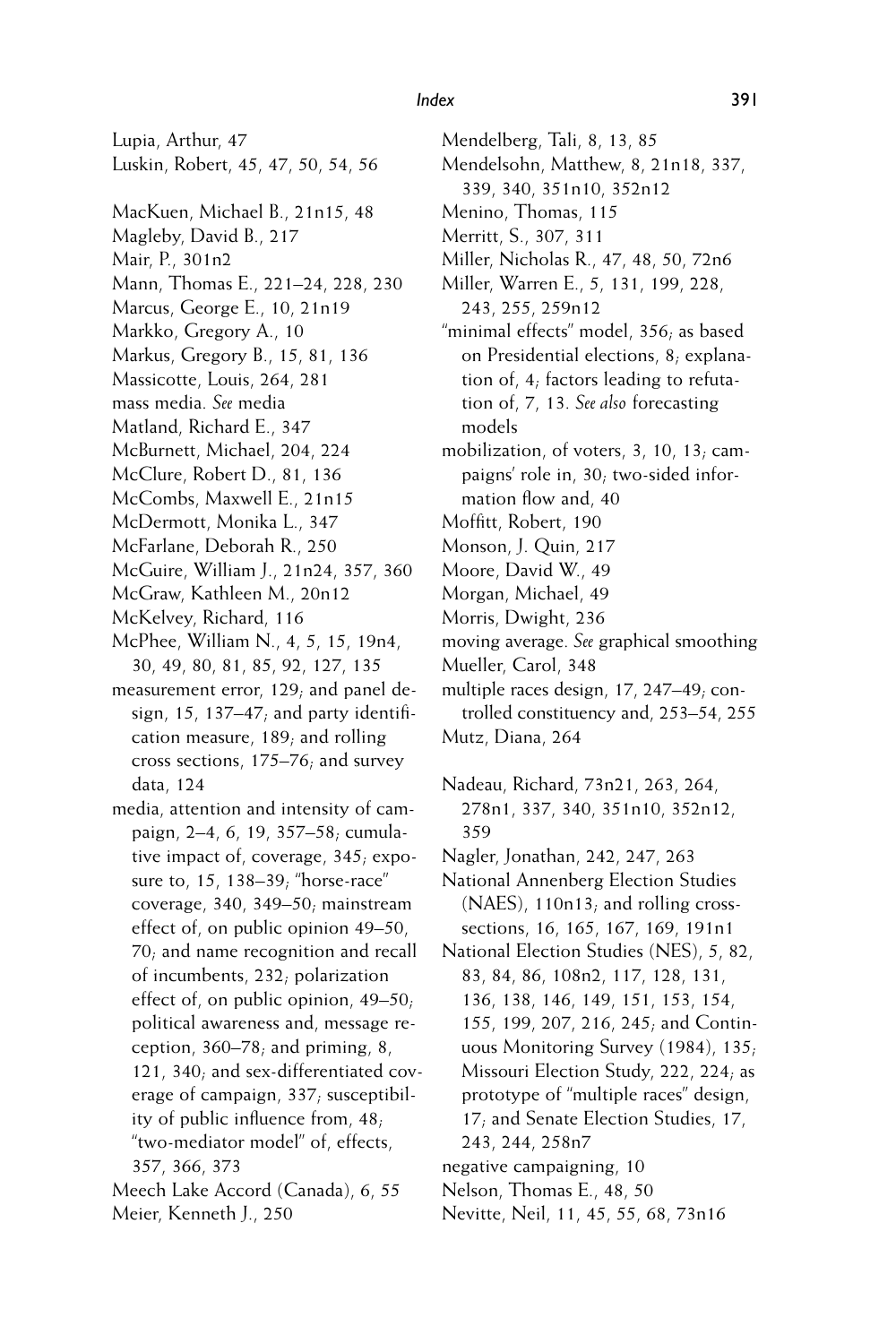- Neuman, W. Russell, 21n19 Newbold, Paul, 160n14 Newman, Jody, 351n5 Nie, Norman, 159 Niemi, Richard, 135 Nijman, T., 190 Noll, R. G., 307 Norris, Pippa, 15, 45 North American Free Trade Agreement (NAFTA), 3, 73n14, 122 Northrup, David, 191n7 O'Neill, Brenda, 338 opinion polls. *See* polls Orren, Gary, 192n11 Oxley, Zoe M., 48, 50
- Page, Benjamin I., 21n21, 47
- Palfrey, Thomas, 116, 204, 218n3, 301n1
- Palmquist, Bradley, 160n6
- panel attrition, 68, 137, 153
- panel conditioning, 68, 137, 153, 173; solutions to, 154
- panel design, 14–15, 135–37, 185–87; advantages of, 136; and "cross-lag" models, 148; and measures of campaign spending, 207; and "pseudopanels," 190
- parabolic Epanechnikov kernel, 179. *See also* kernel weights
- partisanship, and effect of campaign, 30, 92–93; and information levels,
- 30. See also party identification party conventions, 7
- party identification,  $5, 6, 8, 46, 55, 83$ , 321; and activation hypothesis, 358; and evaluation of leaders/candidates, 343; and impact on expectations, 295–98; interaction with spending and voter recognition of candidates, 213–15; and measurement error, 189; and perceptions of elections, 267; and presidential votes, 151–52; and votes for Senate, 244; when not controlled for, 366–67

party label, as voter information, 123 Pessendorfer, Wolfgang, 35 Patterson, Samuel C., 10, 11, 15 Patterson, Thomas E., 20n6, 81, 136 persuasion, 7, 9, 46, 84, 94–97; defined, 82, 94; in typology of campaign effects, 8, 13 Petrocik, John R., 21n23, 85 Piazza, Thomas, 42n3 Plott, Charles, 116 Plutzer, Eric, 338, 343 pocketbook voting, 33–34, 37, 321. *See also* economic voting Polaris Ad Detector, 310 polarization, position issues and, 9; of voters, 6 policy, voter assessment of,  $33$ ; voting, 243–55 political awareness, 12, 360, 367–78 political conditions, and effect on competitiveness, 12 political sophistication, of voters, 127. *See also under* information; knowledge polls, 47, 78, 82, 117; deliberative, 49; exit, 250; and expectations, 263-73, 281–83, 286–91, 296–300; inBuence of, on vote, 263–73; and perceptions of candidates,  $271-72$ ; to test efficacy of campaign messaging, 308–32 Pomper, Gerald M., 21n22, 307, 308 Pope, Jeremy, 90 Popkin, Samuel L., 9, 20n5, 29, 31, 38 position issues, 9 post-election survey, 5 predispositions, 5, 8, 19, 50, 138–39, 357–59; and news attentiveness, 360–61 pre-election survey, 5 presidential campaigns, 4, 7, 82; as basis for minimal effects model, 8; and problems for understanding effect of advertising campaigns, 332 presidential primaries, 6, 11, 127, 360; and forecasting models, 7 Presser, Stanley, 128

Price, Vincent, 50, 357, 379n2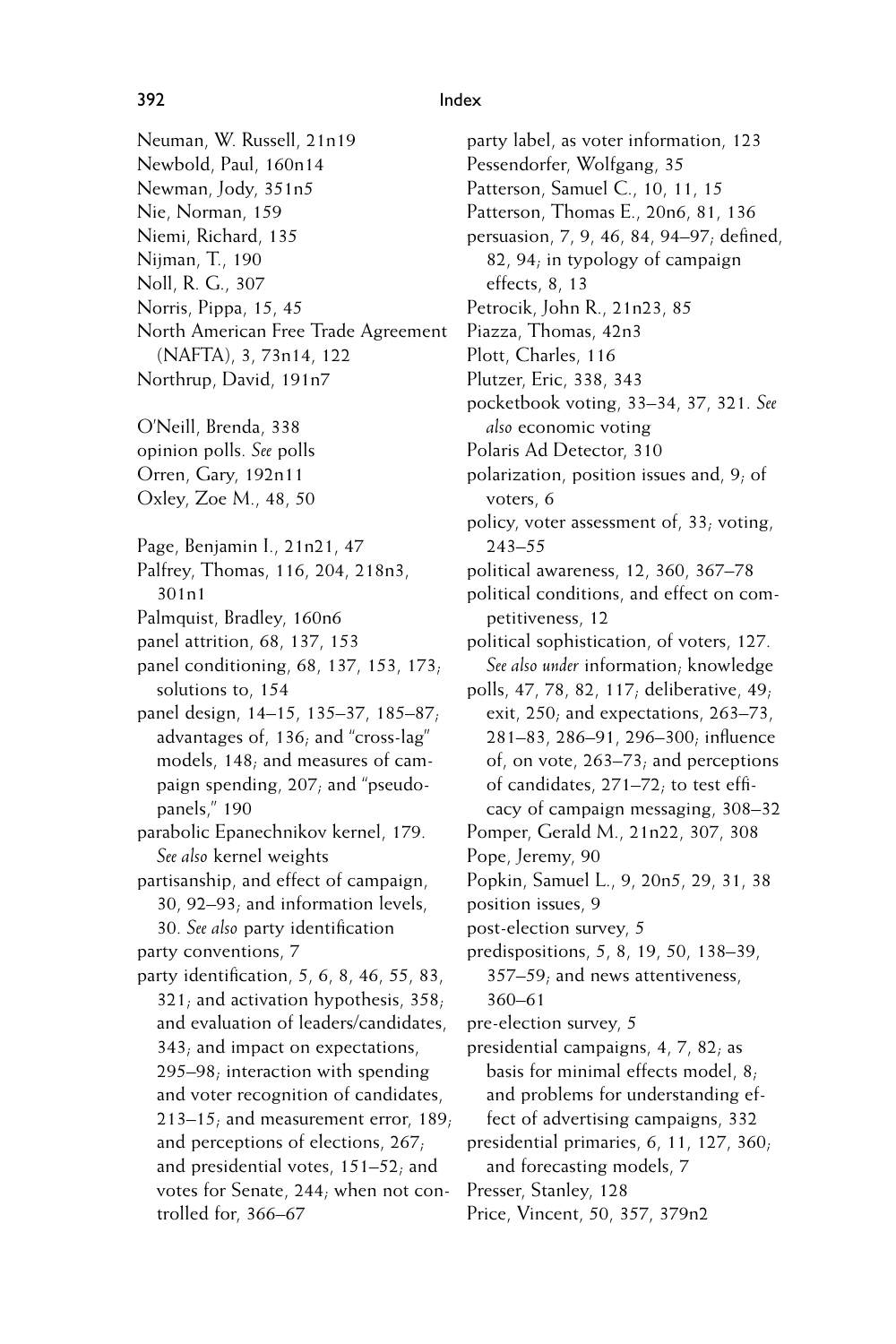primary elections. *See* presidential primaries priming, 5, 8, 9, 13, 69, 70, 84–92, 200; as cognitive shortcut, 31; defined,  $82$ ; of economic perceptions,  $91$ ; and effect of "horse-race" coverage, 340; and election outcomes, 9; and interpretation of elections, 10; and position issues, 9 proportional representation (PR), and affect on strategic considerations, 11 Quirk, Paul J., 47 race, as voter information, 123 Rae, Saul Forbes, 73n21 Rahn, Wendy, 68, 72n2, 148 randomization, in research design, 119, 129–30 research design, 13-18. See also field experiments; laboratory experiments; multiple races design; panel design; rolling cross-section "resonance strategy," 314. *See also* campaign advertising retrospective voting, 41, 123 Rhee, June W., 360 Rice, Tom, 37, 42n1, 78 Riker, William H., 21n20 Rivers, Douglas, 46, 48, 51 Roberts, Caroline, 49 Robinson, Gertrude, 340, 352n13 Roddy, B. L., 307 *Roe v. Wade,* 243, 258n4 rolling cross-section (RCS), 6, 15–16, 164–91; advantages of, 171–75; and measures of campaign spending, 207; and "replicates," 169; and sampling, 16, 164; and smoothing, 16; and U.S. House Elections, 221, 224; and utility for understanding effects of polls, 273; and understanding impact of media, 336, 357 rolling panel design, 155 Romer, Daniel, 110n13, 191n1 Rosenstiel, Tom, 80

159, 207, 359 Rosenthal, Howard, 33 Rubin, Donald, 119, 132n3 Ruppert, David, 185 Saint-Jean, Armande, 340, 352n13 salience, of politics 2–3; indicators of, 3; of issues, 5, 6, priming and, of issues, 8, 85–86 sampling: error, 175–76; noise, 16, 175; and rolling cross-sections, 16, 164, 191; size, 164 Sanbonmatsu, Kira, 338 Sanders, Mitch S., 108n1, 135 Sapiro, Virginia, 347, 348 Sartori, Giovanni, 281 senate elections, 3, 145, 224, 243–55, 308–32 Schickler, Eric, 160n6 Schofield, N., 301n3 Schrott, Peter R., 50, 81 Schuman, Howard, 128 Segal, Jeffrey A., 218n3 Sellers, Patrick J., 308 Seltzer, Richard A., 351n5 Shanks, J. Merrill, 255, 259n12 Shankster, Alexandra, 9, 17 Shapiro, Robert Y., 47 Shaw, Daron R., 4, 16, 20n10, 84, 174 Shaw, Donald L., 21n15 Shepsle, Kenneth A., 21n21 Sher, S., 333n2 Shields, Todd, 73n21 shortcuts. *See* cognitive shortcuts Sides, John, 249, 251 Sigelman, Carol K., 338 Sigelman, Lee, 338 signals, reception of, 37–41 Signorielli, Nancy, 49 Silverman, B. W., 185 Simon, Adam F., 8, 21n22, Simon, Herbert, 73n21 Skalaban, Andrew, 264

Rosenstone, Steven, 7, 10, 42n1, 78,

- Skarpedas, S., 307
- Smith, Kevin B., 340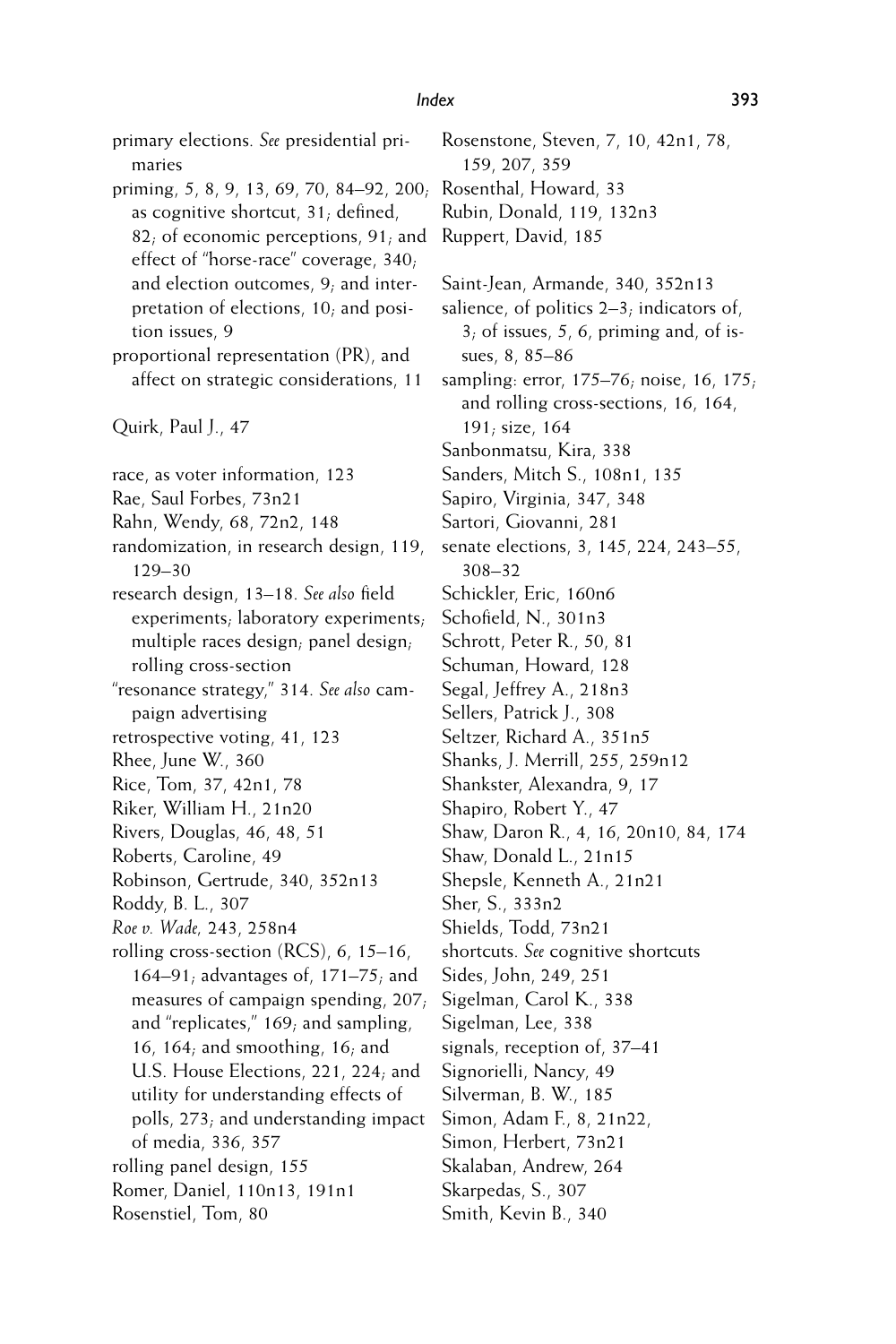Smith, Richard, 56 smoothing. *See* graphical smoothing Sniderman, Paul, on experimental research, 116; on House elections, 39; on message reception, 42n3, 45; on political reasoning, 46, 72n5; on rolling cross section, 14, 17 Snyder, James M. Jr., 204, 206 spending, candidate, 3, 5, 78, 200; changes in, over campaign, 207–17; differences between incumbents and challengers, 200–217, 234–37; different types, 236; and expectations of election outcomes, 204; and recognition of candidates, 208–17 stacked design, 249–53 Steenbergen, Marco R., 13, 21n14 Stimson, James A., 45 Stoker, Laura, 17 Stokes, Donald, 5, 33, 131, 199, 228 strategic considerations, of voters, 11, 122, 215, 358 strategic sequencing, defined,  $282$ ,  $293$ ; and expectations, 293–98; 300 strategic vote, defined, 263 Stroh, Patrick, 20n12 Sturgis, Patrick, 45, 47, 49 Surlin, S. H., 311 Tajfel, Henri, 337 Taras, David, 339 television advertising, 3, 5; and Bush vs. Clinton, 80; and campaign effects in statewide races, 308–32; and issue voting, 319–27; and laboratory experiments, 13 television ratings, as measure of reception, 124 Terkildsen, Nayda, 347, 348 Tetlock, Philip E., 45, 46, 72n5 threshold parties, defined,  $286$ ; and expectations, 286–93 Tichenor, P. J., 49 Tufte, Edward, 33, 37, 41, 42n1 Turner, John C., 338

*See also* media Uhlaner, Carole Jean, 267 Ujifusa, Grant, 225, 240n5 U.S. Presidential Debate Commission, 125 valence issues, 9 Valentino, Nicholas A., 8 Vavreck, Lynn, 85, 94, 108, 135, 333n2 Verbeek, M., 190 viability, of candidates, 6, as a strategic consideration, 11 voters, as factor in intensity, 4 voter turnout, campaign effects on, 10; economic voting and, 36–37; negative advertising and, 117–21 Vowles, Jack, 11, 122, 128, 283 Wagenberg, R. H., 340 Waldman, P., 333n2 Wand, M. P., 185 Wasted vote, 37, 127, 281–82. *See also* strategic considerations of voters Wattenberg, Martin P., 21n22, 150, 360 Webster v. Reproductive Health Services, 243 Weisberg, Herbert F., 20n7 Welch, William P., 204 West, D. M., 307, 308 Westell, Anthony, 340 Westlye, Mark Christopher, 4, 17, 19n2, 224, 225, 249, 258n1 White, Ismail K., 8 Wilcox, Clyde, 259n19 Wiley, David E., 136, 138, 139, 159n3 Wiley, James A., 136, 138, 139, 159n3 Williams, John T., 160n9 Witcover, Jules, 30, 80, 99 Wlezien, Christopher, 20n12, 193n17 Wolfinger, Raymond E., 221, 223, 228, 246 Wright, Gerald C., 135, 250, 258n10

"two-mediator model," 357, 366, 373.